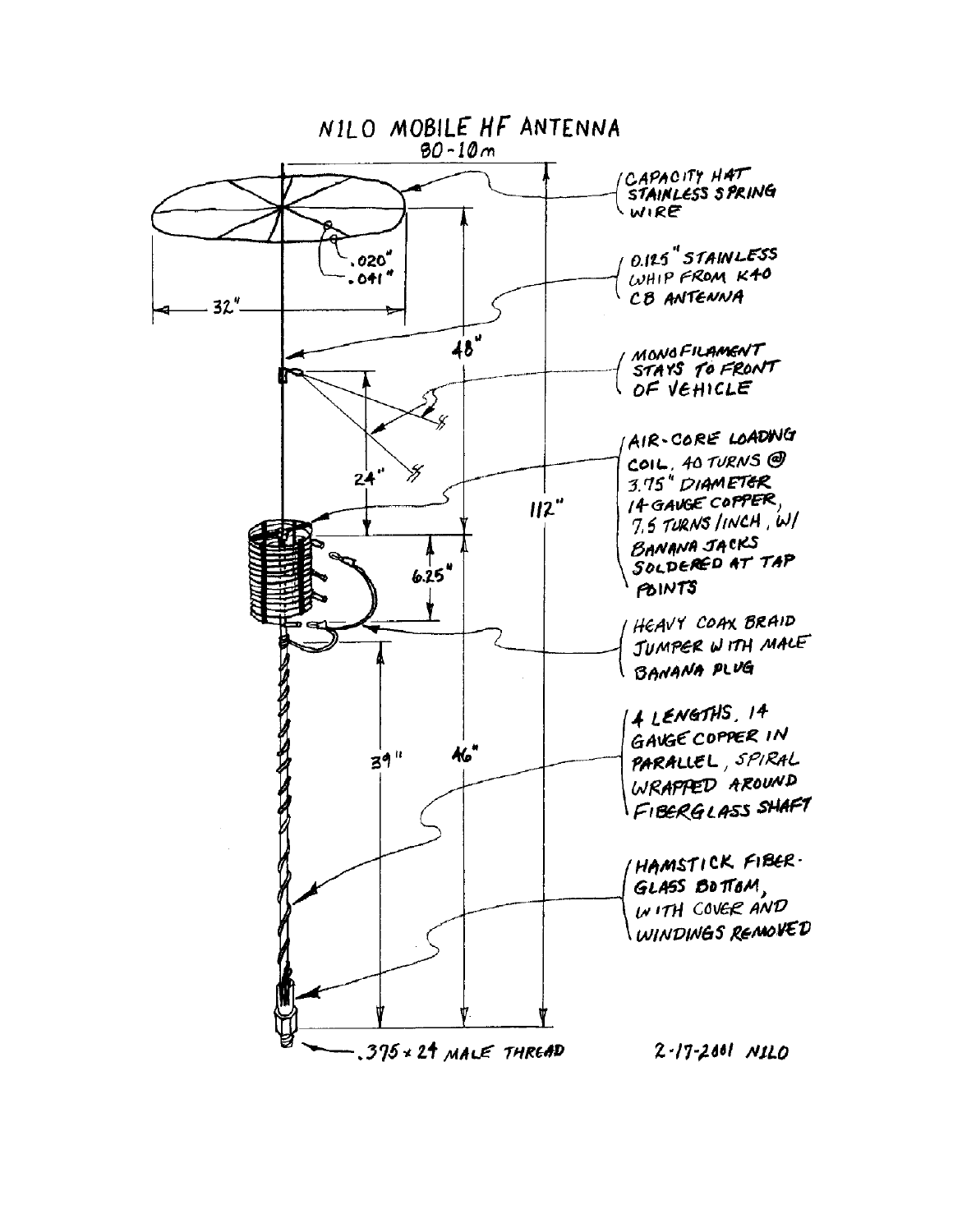# 10-80m MOBILE HF MULTIBAND ANTENNA PROJECT

February 17, 2001, by Mark D. Lowell, N1LO

This is a combination center and top loaded multiband antenna. It gets a good boost in efficiency from the capacity hat which, unlike the commercial bugcatcher antennas, is located where it should be: as high as practical on the whip. The low profile of the capacity hat lets it cut through the wind while still remaining effective. This is the largest diameter hat which can withstand highway speeds without using a stiffer whip. The coil construction yields the highest possible Q and least loss, since it has an air core, open spacing, and heavy gauge wire. This is a very lightweight antenna and it can also be used portable with a suitable counterpoise/radial system. Monofilament stays are required to keep the antenna upright on the highway, and this arrangement has proved suitable at speeds up to 80 mph.

 Band switching is accomplished by moving the jumper plug to different tap points on the coil. You have to stop, get out, and manually change the tap. In the top socket, the coil is effectively bypassed, and the antenna resonates in the 17m band. There is enough inductance in this coil to achieve resonance from 20m down to 80m with several turns to spare. A tuner can be used for 10-15m with the tap in the 17m position (coil bypassed). If you like, you can remove the capacity hat and select tap points for all the upper bands so that no tuner is required. I think it will tune 10-40m without the capacity hat, so you have a choice to make. If you want to operate 80m, or if you want to operate 40m with the best efficiency, you definitely need the capacity hat.

 The bandwidth gets narrower as you go lower in frequency. With the capacity hat, two tap points cover the 40m band reasonably well: one for phone and one for CW. For the 80m band, you may need six or more tap points depending on the range of the tuner you have.

 This design is the result of 9 months of experimentation on my part. With each improvement, signal reports would improve. I have stopped building for awhile with this latest design and have just enjoyed operating with it. I wish you good luck building yours!

I have a 1998 Toyota Camry, and I am using a Lakeview license plate mount, which fits behind the plate on the rear of the trunk, and has an arm that projects out to the rear (Lakeview is the same company that manufactures the Hamstick antenna). The arm is about 33 inches above the ground, and the antenna rides higher and quite clear of body panels. The coil assembly is about 12 inches above the roof of the car, a very desirable and added bonus for radiation. The overall height is just over 12 feet above the ground, well clear of bridges, but still subject to tree limbs!

Some notes on mobile HF antenna efficiency. The following are features that improve efficiency:

Tallest possible antenna. Maximum top loading: Largest practical hat diameter. Small wind resistance. Unitized construction, minimal variation In contact resistance at joints. Minimal coil turns for resonance. Largest practical base diameter (between base and coil). Very low ohmic losses in materials (highest conductivity). Large contact patch in mechanical electrical joints (coil taps) Highest possible coil efficiency: Largest practical diameter and wire gauge. Turns air spaced by one wire diameter. Air core Minimal metal inside or near coil ends. Length approximately equal to diameter. Highest possible mounting on vehicle. Centralized location of antenna (middle of vehicle) Largest possible horizontal separation from sheet metal body parts. Highest integrity ground plane/counterpoise: Large, metal car body. All body panels and chassis bonded together.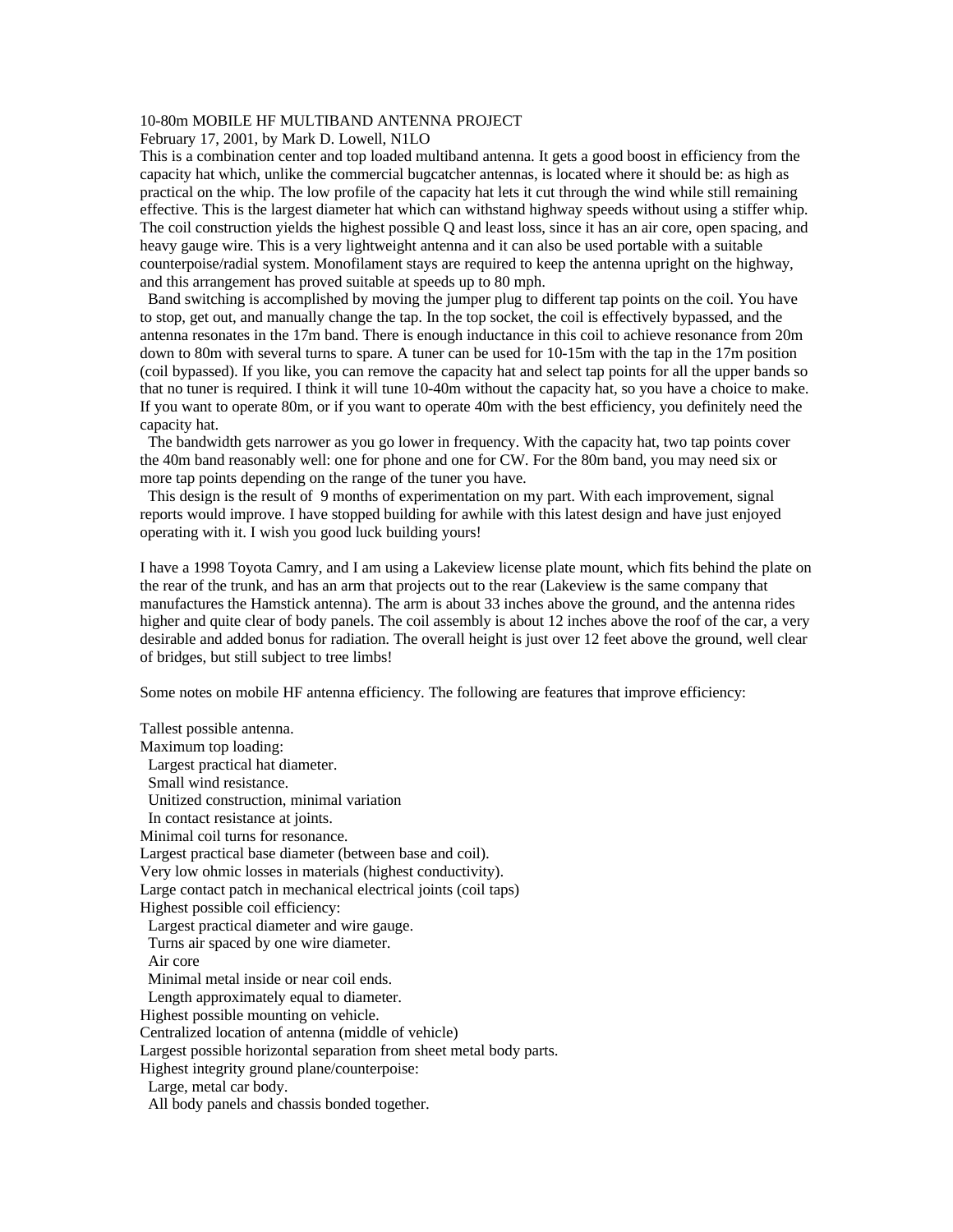## STEP-BY-STEP CONSTRUCTION

This section follows along with the remaining illustrations.

#### BASE SHAFT

 Strip off the heat shrink tubing from the Hamstick antenna by scoring or slitting the tubing lengthwise and peeling it off. The reveals the helical windings. Cut the magnet wire at the base and up at the whip socket, unwind it from the shaft, and save it for your wire scrap box.

 File or brush the black coating off of the brass base on one side. Cut 4, 48" lengths of 14 gauge bare copper wire. Solder these to the base, separate them slightly, and wind them in a gentle spiral up the shaft toward the whip socket. Try to keep the wires equally spaced on the shaft. This effectively increases the electrical diameter of the base radiator section.

 Terminate the wrap 39" up from the base, with a tight wrap, bringing all wires next to each other so that they can all be soldered together. Form a short tail from 2 of the wires. This is where you will solder on the tap jumper wire.

#### JUMPER WIRE

 Create the jumper with a 12" length of shield braid from large coax such as RG-8 or RG-213. You can also use the braid from RG-58 if you double it up in parallel to reduce the losses. Solder one end to the tail you created on the top end of the base radiator winding. Solder one of the male banana plugs at a right angle to the braid 3-4 inches up from the tail. This plug will connect to the very bottom of the loading coil. Solder the other plug at the far end of the jumper. This plug is the one you move to the various tap sockets on the loading coil for band switching.

#### CAPACITY HAT

 The capability of soldering stainless steel is the key to the whole success of the capacity hat portion of this project. Any intermittent contact between the elements while transmitting will cause wild fluctuations in SWR and the transmitter will fold back. Crimped connections with sleeves may work a little better while the wires are fresh and shiny but corrosion will eventually take its toll. The solder and flux combination that I have listed in the bill of materials is nothing short of dynamite for this stainless wire. A dab of the liquid flux on the joint before applying the silver bearing solder will do the trick.

 Cut off the portion of the tang on one of the ground clips where the drilled hole is, as shown on the illustration. This leaves the copper bearing plate intact between the end of the setscrew and the groove where the whip will pass. Brighten up one side and solder on the four radial wires as shown. If you use the silver bearing solder here, the joint will be mechanically stronger and the electrical conductivity will improve.

 In bending the radial arms out to position, take care that you do not block screwdriver access to the set screw. Form small eyes in the radial ends, just big enough to pass the small perimeter wire. One easy way to hold the assembly is to clamp a short rod in the ground clip and clamp the rod vertically in a vise. This effectively simulates the way the hat rides on the whip and puts the hat in a horizontal plane where you can access all the radial ends. String the perimeter wire through all radials and hook the ends of the perimeter wire to themselves. Keep the radial ends evenly spaced. Minor variations will be of no consequence. Solder all joints, taking care to completely fill them with solder. Remember that an intermittent joint here will disrupt the stability of the antenna's resonance while transmitting.

In testing, I determined that this hat was equivalent to five more feet of vertical whip above the coil.

#### LOADING COIL

 Thanks to a tip from George, K0FF, I learned about grommet strips, the most perfect structure available for making high Q, air-core coils! They are essentially, extruded U-channel, made from nylon, a strong insulator, having castellated cutouts at a spacing of approximately 7.5 turns-per-inch. When several of these strips are arranged around the outside of a section of pipe, with the grooves turned out, they become the ideal wire guides for winding a coil of wire in a spiral. The grommet strips are available in several sizes. I have selected the largest size available, which is perfectly suited for 16 and 14 gauge wire.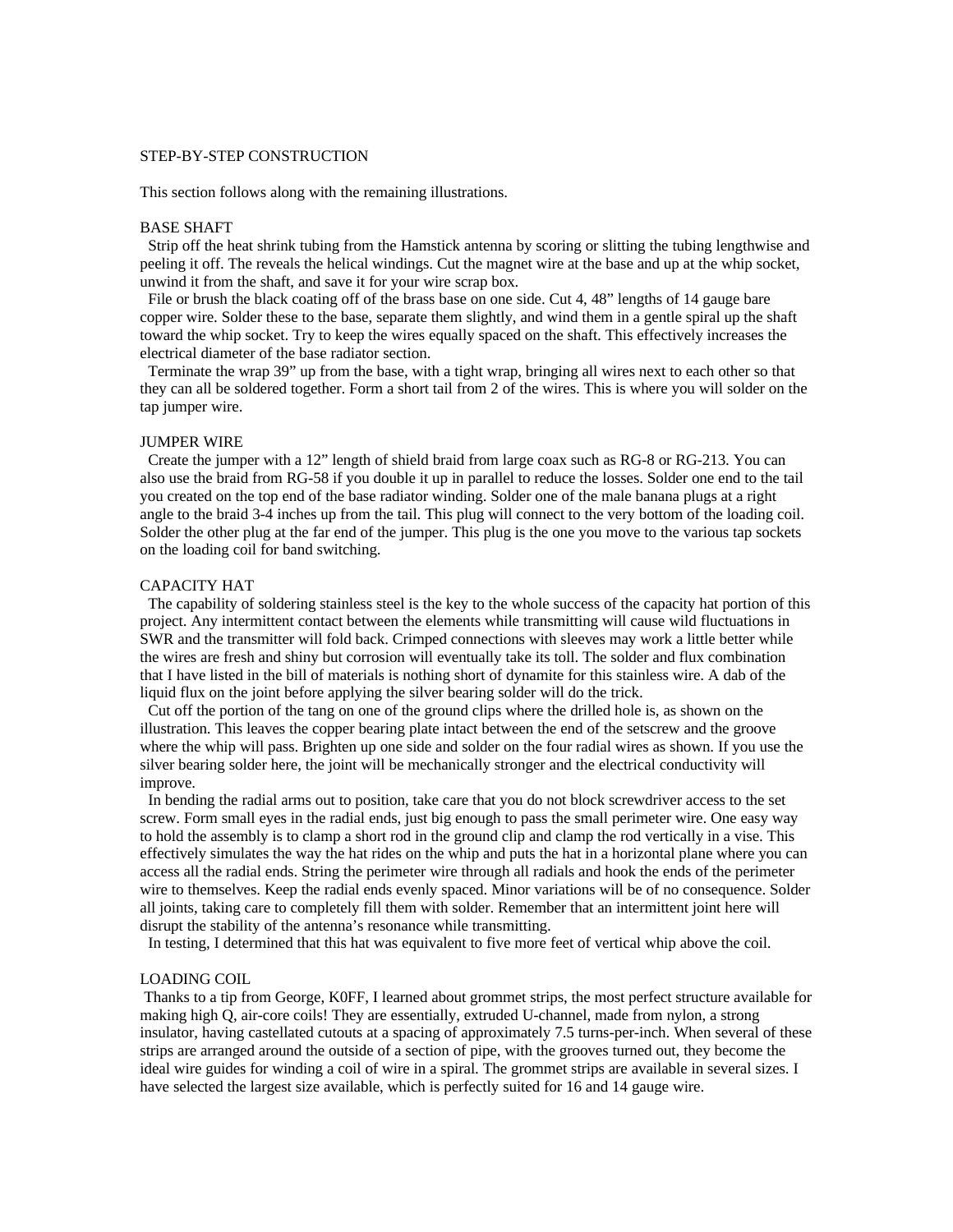For stronger coils that must bear mechanical strain, you can simply glue the strips to the PVC pipe. However, we desire the lightest weight possible, and minimal material surrounding the wire turns. Therefore we need to slip the finished assembly off of the pipe. This is harder than it sounds! I found a trick that makes it a snap. Cut a saw kerf along the length of the pipe, as shown, using a hacksaw, and wedge a length of 14 gauge wire in the kerf. When you finish making the coil, fish out the wire from the kerf, which will instantly reduce the pipe's diameter, and the coil assembly will slip right off neatly. By the way, the 3" PVC pipe will result in a coil diameter of approximately 3.75 inches, which is nearly one full foot of wire per turn. Surprising how much wire is there, isn't it?

 Don't worry if the free ends of the grommet strips bend out of position slightly while you are winding the coil. Just be sure to straighten them back up before you secure the turns with the glue. Speaking of glue, I use a high temperature variety of hot glue that sets a little more rapidly and has a bit more strength. The hot melt glue could become a weak link if you are running enough power to heat the coil. I have not noticed the slightest bit of coil heating while running 100W on 80m. However, at 500W or more, there is the possibility that the coil may heat enough to soften the glue.

 40 turns was more than enough to resonate the antenna down to 3.5 MHz on my car, with several turns to spare. Clip off excess grommet strips with diagonal cutters. You will find that the coil assembly is remarkably strong, even without the supporting pipe. A single cross bar made from copper tubing soldered across the top coil winding has been quite sufficient in holding my coil assembly on the antenna. By flattening the cross bar ends, you increase the joint area, making the solder joint stronger.

#### TAP SOCKETS AND PROBE

 I was fortunate enough to obtain a bag of silver-plated, 5-way binding posts at a hamfest. The ends have sockets for banana plugs. I chose these for their relatively large, and circular contact patch, just what we need for a low resistance, RF joint... if the joint can't be soldered, that is! By cutting the shank through the through hole, you can thread off the plastic binding head, leaving a beautiful, silver-plated, female banana socket with a stub shank on the other end. The stub has a groove across it, as a result of sawing through the hole, and is a perfect fit over the 14 gauge coil wire. File the edges as shown on the illustration, to reduce the width and to help keep the tap from touching adjacent coil turns. Solder one of the sockets onto the very top turn of the coil. Solder another one on the free wire end at the very bottom turn of the coil.

 You will need a probe that can be attached and removed quickly from a single coil turn when hunting for resonant tap points. The alligator clip fits the bill for the limited current from your antenna analyzer. Solder on a socket to a clip so you can plug the tap jumper wire into the clip for making temporary coil taps.

### **ASSEMBLY**

 Now for the fun part! Slide the whip through the clip groove in the hat and secure the hat about 49.5 inches above the bottom of the whip. Slide the clip groove of the coil assembly over the bottom of the whip and secure it with about 1.5 inches of whip extending below the clip. Slide the base shaft up through the bottom of the coil and insert the 1.5 inch tail into the whip socket. Spin the coil around in the socket until you can easily plug the bottom plug of the tap jumper into the bottom coil socket on the last coil turn. Next, insert a small screwdriver horizontally through the coil turns to tighten and secure the set screws in the whip socket. Plug the free end of the tap jumper into the alligator clip probe. Now you have the complete antenna assembly, ready for tuning!

## TAP POINT DETERMINATION

 Install the antenna on your vehicle. If you intend to use a quick-disconnect adapter fitting on the base, go ahead and install it now, as it will affect tuning. If you do not have a tuner in your mobile setup, you should consider purchasing Lakeview's inducti-match to help transform the feedpoint impedance on 40 and 80m from a low value up much closer to 50 ohms. If you are setting the antenna up for portable use, set up the mount and radial system exactly as you intend to use it.

 I highly recommend an antenna analyzer that shows antenna resistance and reactance instead of just SWR, such as the MFJ 259B or 269. It is more important to make the antenna resonant than to have the best SWR, especially if you have a tuner to make the match. Resonance and SWR are two independent qualities of the antenna. The secret for the best performance of the \*antenna itself\* is to make it resonant. Matching it for best SWR is another matter entirely. At resonance, the reactance of the antenna drops to zero as the inductance and capacitance of the antenna exactly cancel each other out, leaving a purely resistive feedpoint resistance that is rarely equal to 50 ohms. Your tuner will match a resonant antenna much more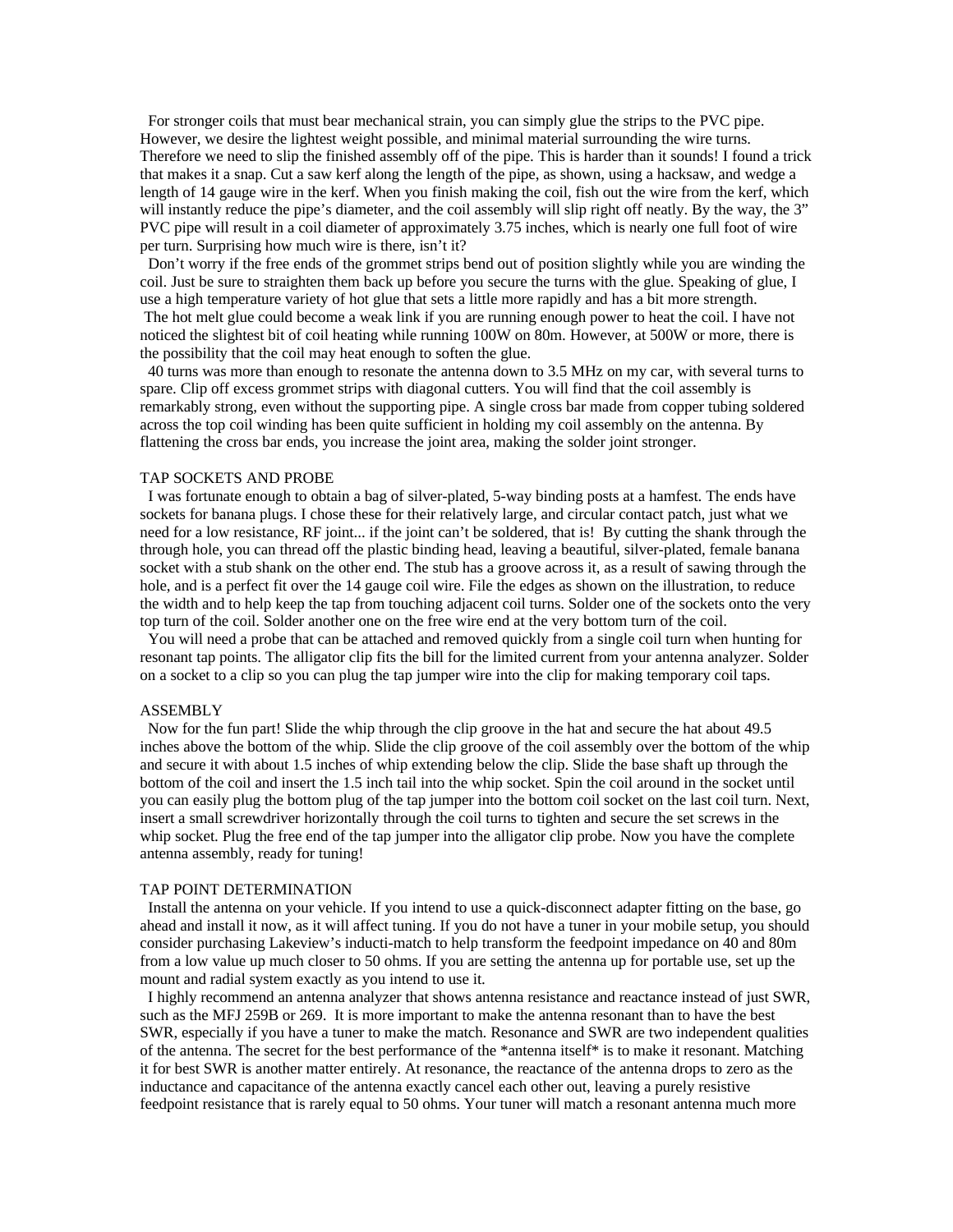easily. On 20m and up, the frequencies of resonance and best SWR are very close together, and the match will typically be good enough where no tuner or inducti-match is required. However, on 40 and 80m, the feedpoint resistance at resonance drops fairly low. In my case, at resonance in the 80m band, the MFJ-269 indicates that the resistance is about 12 ohms, with a reactance of 2-3 ohms. If you are using the inductimatch, you will have the unique opportunity to match both the resonance and the SWR at the same frequency. You may have to go back and forth between the loading coil and the inducti-match in several iterations to find the best combination of taps. Record the settings of the inducti-match in a notebook as you will need to change these every time you change bands.

 If you don't have an analyzer, you can use the SWR indicator in your radio and perform the tuning with lowest power, 5W or less. It won't be quite as optimal at finding resonance below 20m, but it should still be satisfactory. Keep in mind that a low SWR doesn't always insure antenna resonance.

 Move the probe clip around until you find the position of best resonance in the band of interest. Mark the coil with tic marks, using a marker. Take care that the clip is only touching one coil turn during your measurements. It may help to squish the alligator jaw teeth flat with pliers to keep them from touching adjacent turns. Once you have found all of the tap points, disassemble the antenna and solder jacks at each tap point. Take care not to short out turns when you solder the jacks. Reassemble the antenna and check out the tuning on each band by plugging the male plug on the end of the jumper into your newly installed jacks. Note that the bottom plug of the jumper stays plugged into the bottom of the coil at all times.

 For 20m, my tap point is about 2 turns down. For 40m, I use about 10 turns. For 80m, I have 6 taps on turns 32-37. This should give you some idea of where to look for these bands. The best tap points also have different positions around the coil, using only portions of a turn in some instances. When you are satisfied with the tuning, dab a bit of antioxidant paste, such as NoAlox, in each of the tap sockets, the set screws and clip grooves of the coil and hat clips, and the threads of the base stub.

#### STAYS

 Now you're ready to enjoy the performance of your creation. But before you go driving down the highway, you will need to install the monofilament stays. Without these, the lightweight antenna will bend way over at speeds above 30-35 mph. I use another ground clip with a small wire loop soldered to it as an attachment point, as shown in the main illustration. This position works best and keeps the antenna upright quite nicely. At speeds over 55 or so, the upper portion of the whip with the hat starts to bend back noticeably, but performance doesn't seem to be affected.

 I attach the stays to points on opposite sides of the car, near the front. In my case, I have a plastic deflector over the sunroof that provides ideal attachment points. With this scheme, the stays form a triangle and the antenna actually becomes more stable as the vehicle speed increases. I use 30 pound test monofilament, which is complete overkill. I have reached up through the open sunroof at highway speeds and tugged on the stays to see how much tension develops on them. I would estimate that it is 2-3 pounds at most on each one.

Good luck and happy building! If you build this project and have good luck with it, I'd love to hear from you.

 Mark Lowell - N1LO 7322 Jefferson Ct. Gloucester, VA 23061 N1lo@hotmail.com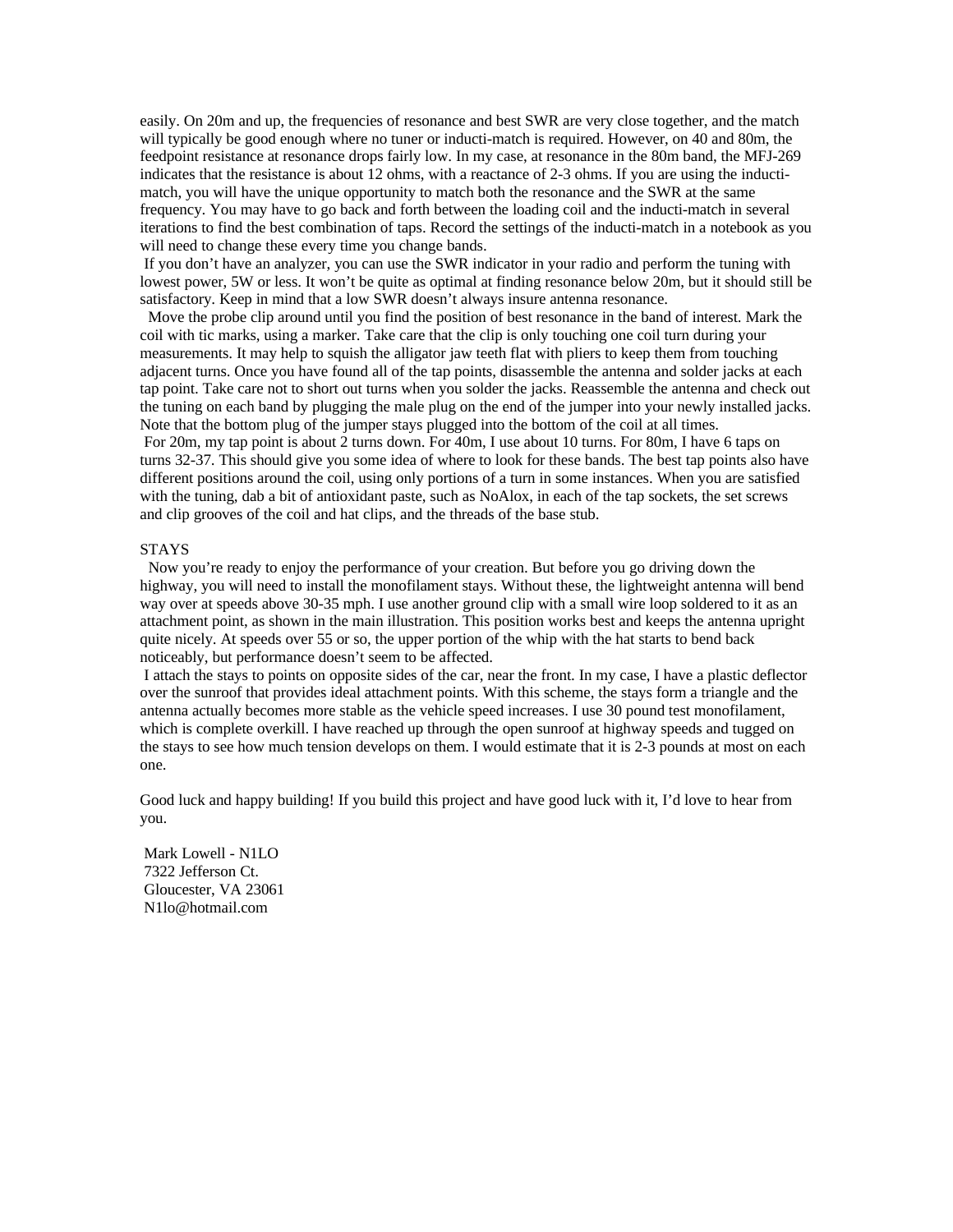MATERIALS LIST

(McMaster-Carr has a terrific online hardware store at http://www.mcmaster.com)

1 - Hamstick antenna, new or used, bottom section only, or similar fiberglass antenna with 3/8-24 male threaded fitting at bottom and whip socket at top.

1 - 1/8" diameter, non-tapered, stainless steel whip, available as a replacement whip for the K-40 CB antenna.

60 feet of 14 gauge (0.064") bare copper wire ( 1 lb roll McMaster-Carr #8873K51)

22 feet of 0.041" diameter stainless steel spring wire (1/4 lb roll McMaster-Carr #9495K84)

9 feet of 0.020" diameter stainless steel spring wire (1/4 lb roll McMaster-Carr #9495K64)

materials to solder stainless steel wire: Kester #66 acid flux silver solder (96% tin, 4% silver), (1 lb roll McMaster-Carr #7791A22) and LA-CO flux paste #22404, (4oz jar McMaster-Carr #7696A2)

3 - 0.323" X 0.23" X 12.5" nylon serrated grommet strips, Catamount #GSNY-192-9 (pkg of 25 McMaster-Carr #85085K8)

1 - 7" long section of 3", schedule 40 PVC pipe

1 - 12" section of clean, bright copper shield braid from RG-8 or RG-213 coaxial cable or

1 - 24" section of braid from RG-58 coaxial cable

10-12 5-way, silver-plated binding posts with female banana sockets, depending on how many taps you want to have

2 - Male banana plugs, silver plated, if possible

2 - Copper ground lug clips with set screw clamp, Ilsco model GSLU-35, 6-14 gauge

1 - 5" long piece of 3/16" diameter copper hobby tubing. Brass will work, although copper has much better conductivity

2 - 8-12' long pieces of 20 or 30 pound test monofilament fishing line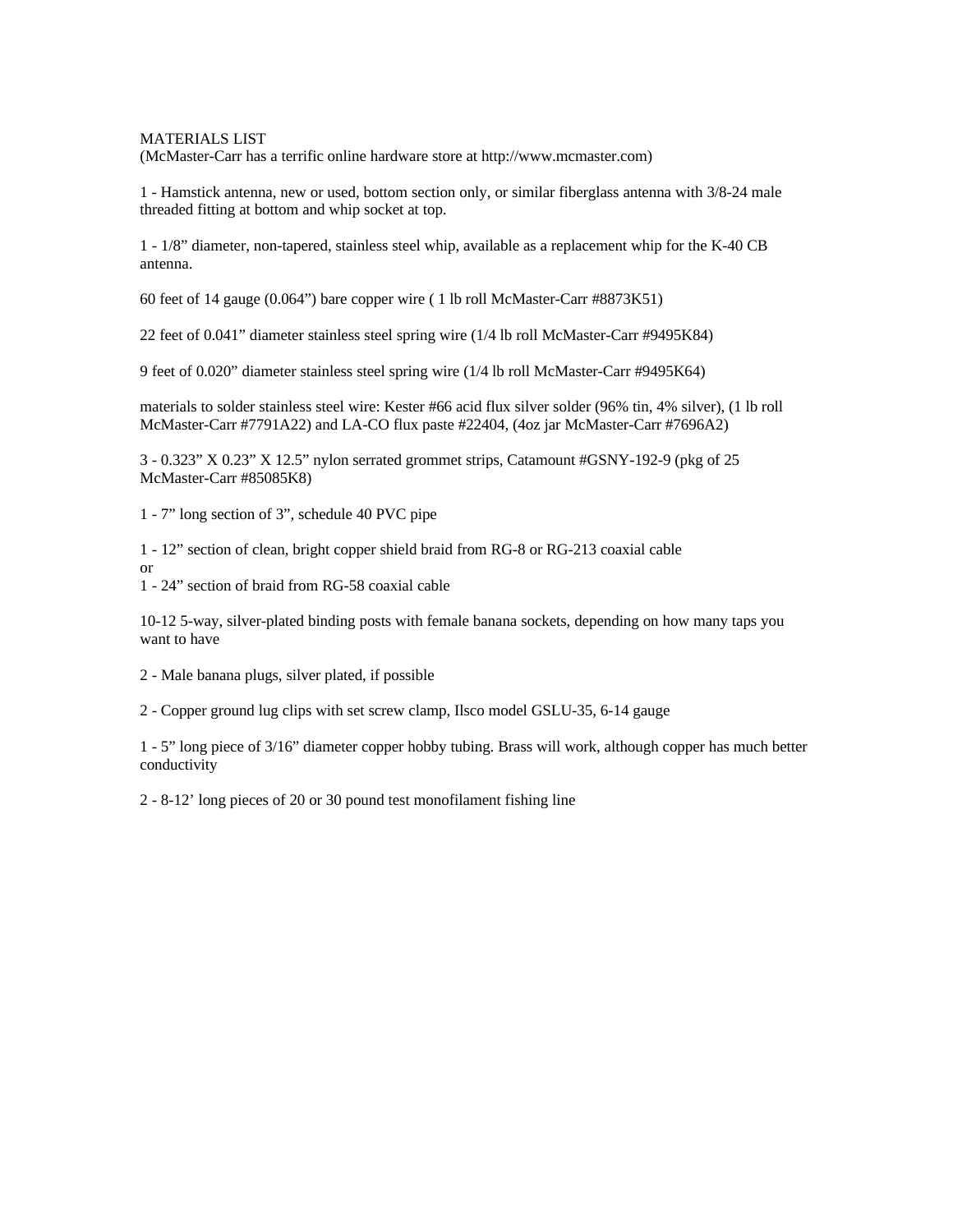

FAN OUT RADIAL ENDS & FORM LOOP IN EACH END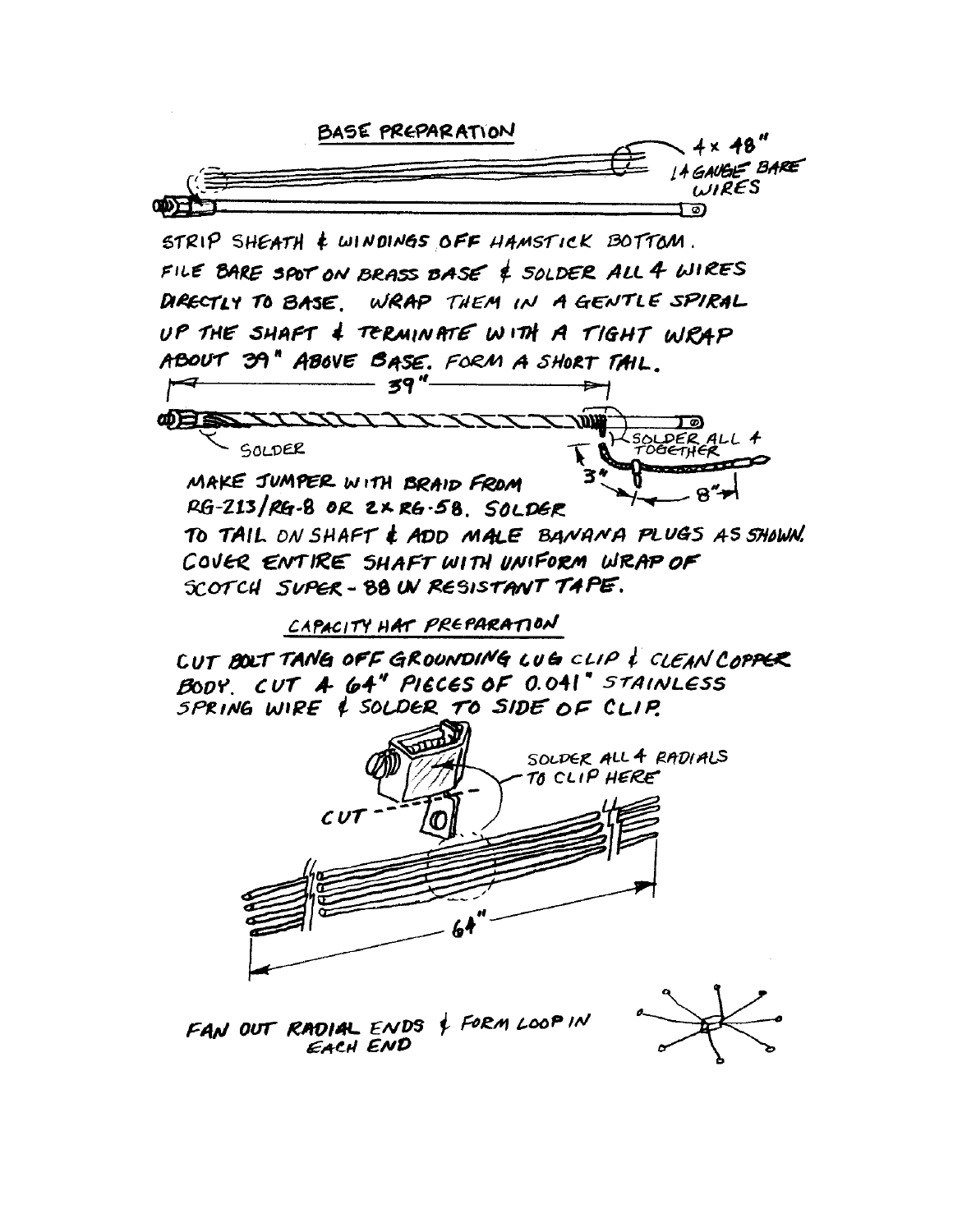

SAW A KERF IN A 7" LONG PIECE OF 3" SCH 40 PVC PIPE AND WEDGE A SECTION OF 14 GAUGE WIRE IN THE KGRF



THIS PIPE WILL BECOME THE COIL FORM. PULLING THE WIRE OUT OF THE SLOT ALLOWS THE FORM TO SHRINK IN DIAMETER, RELEASING THE COIL WHEN IT IS FINISHED.

TAPE THE 6" LONG COIL GUIDES (GROMMET STRIPS) IN I PLACES ON THE FORM, FAVALLY SPACED



WIND If GAVGE COPPER COIL INTO THE FORM, UP TO THE TAPE, AND SECURE BY FILLING GROMMET STRIP CHANNELS WITH HOT MELT GLUE OVER THE TURNS. REMOVE TAPE & FINISH COIL.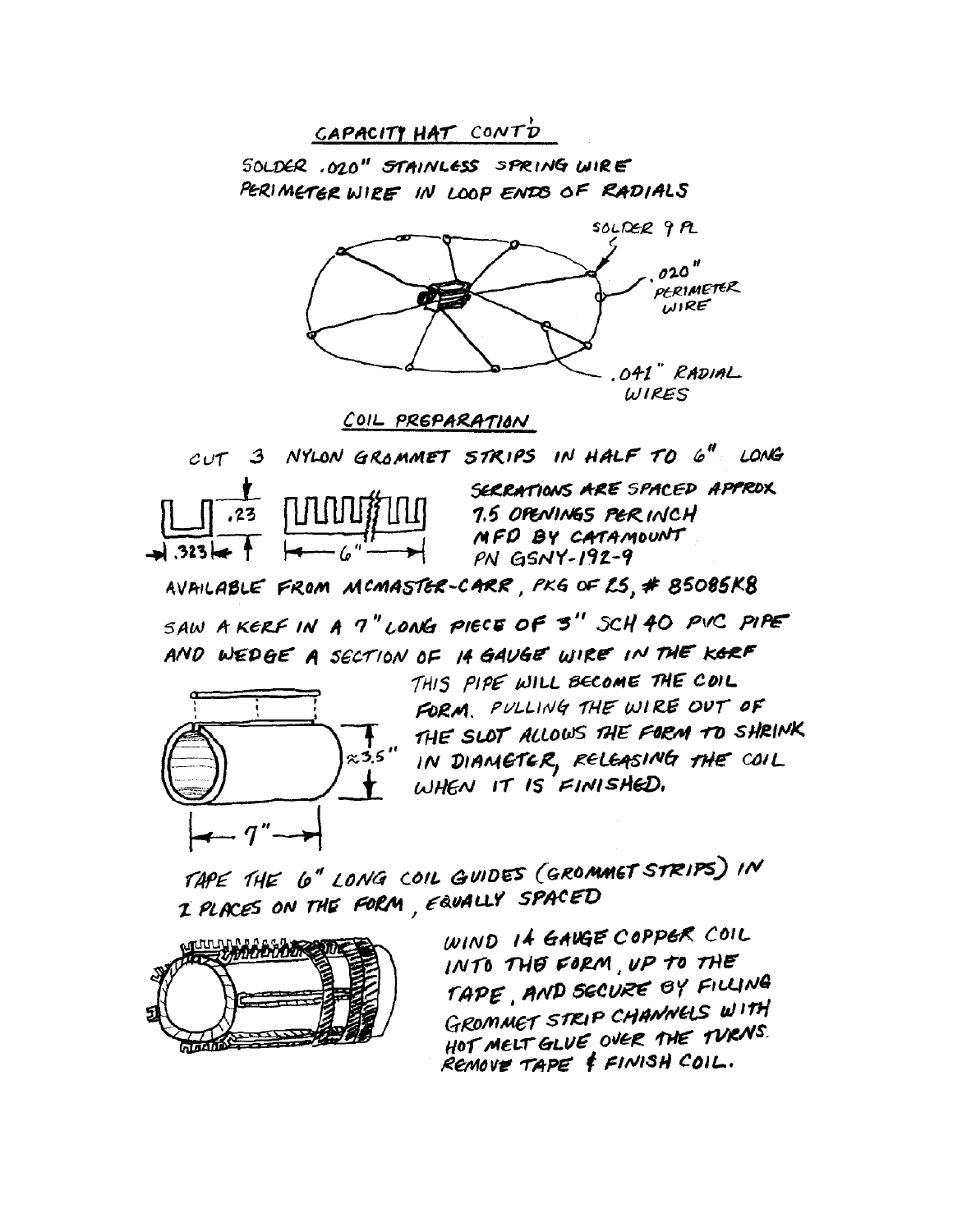# COIL CONT'D



AFTER GLUING THE FINAL TURNS REMOVE THE WIRE FROM THE KERF IN THE FORM AND SLIDE IT OUT FROM THE COIL. TRIM OFF EXCESS COL GUIDE, LEAVING 40 TURNS



CUT A  $V_B$  OR  $^3$ /L" DIAMETER PIECE OF COPPERHOBBY TUBING TO A LENGTH SLIGHTY LONGER THAN COIL DIAMETER. FLATTEN THE ENDS & FORM LIPS TO FIT OVER TOP TURN OF COIL. SOLDER ANOTHER COPPER GROUND LUG CLIP TO BAR & SILDER BAR TO TOP TURN OF COIL.

TAP PREPARATION



CUT SHANK OF 5-WAY BINDING POST THROUGH HOLE & THREAD PLASTIC HEAD OFF OF JACK PORTION, -HEAD LEAVING FEMALE SOCKET WITH GROOVED END.

> FILE EDGES OFF OF SHANK TO FORM POINT WITH GROOVE, THIS END WILL GET SOLDERED TO COIL TURNS.



MAKE A PRODE BY SOLDERING ONE JACK TO A SMALL ALLIGATOR  $CLIP$